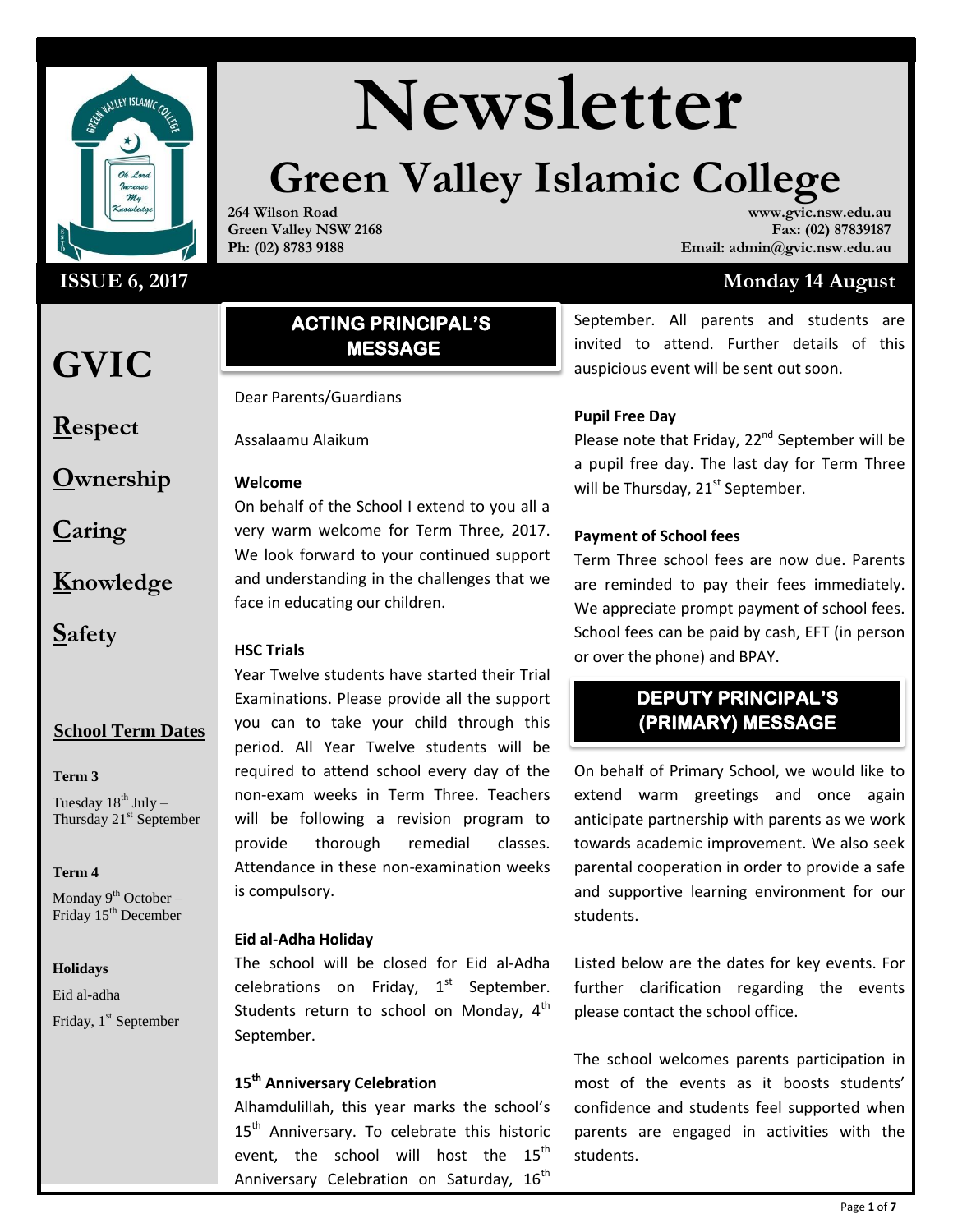| <b>School</b> | <b>Date</b>                                | <b>Event</b>                       |  |  |
|---------------|--------------------------------------------|------------------------------------|--|--|
| Week          |                                            |                                    |  |  |
| 5             | $14^{\text{th}}$ August – 22 <sup>nd</sup> | <b>NAPLAN Online Trials (Years</b> |  |  |
|               | September                                  | 3 & 5)                             |  |  |
|               | Tuesday 15 <sup>th</sup> August            | <b>ICAS - Maths</b>                |  |  |
|               | Friday 18 <sup>th</sup> August             | Premier's Reading Challenge        |  |  |
|               |                                            | ends                               |  |  |
| 6             | $22^{nd}$ - $23^{rd}$ August               | <b>Professor Maths Road Show</b>   |  |  |
| 7             | Thursday 31st                              | Public<br>Inter-schools            |  |  |
|               | August                                     | <b>Speaking Competition</b>        |  |  |
|               | Friday 1st                                 | Eid al-adha Holiday                |  |  |
|               | September                                  |                                    |  |  |
| 8             | $4^{th} - 8^{th}$ September                | Three<br>Primary<br>Term           |  |  |
|               |                                            | <b>Examination Week</b>            |  |  |
|               | Thursday 7 <sup>th</sup>                   | Parents' Workshop<br><b>on</b>     |  |  |
|               | September                                  | <b>Writing Skills</b>              |  |  |
|               | Thursday 7 <sup>th</sup>                   | Maths Cup with Amity               |  |  |
|               | September                                  | College                            |  |  |
| 9             | Tuesday 12 <sup>th</sup>                   | <b>Character Parade</b>            |  |  |
|               | September                                  |                                    |  |  |
| 10            | Monday 18 <sup>th</sup>                    | Primary Athletics Carnival         |  |  |
|               | September                                  |                                    |  |  |
|               | Tuesday 19 <sup>th</sup>                   | Science Incursion - Fizzics        |  |  |
|               | September                                  | Education                          |  |  |
|               | Thursday 21st                              | Parent - Teacher Interviews        |  |  |
|               | September                                  |                                    |  |  |

#### **Eid Hat Parade**

The Events Committee organised the above event on Wednesday, 28<sup>th</sup> of June. The school was overwhelmed with parents' participation and we would sincerely like to thank all the parents who attended the event. Students adorned themselves with hats that were creatively decorated and some were rewarded with special prizes for their unique hats.





#### **Incursion**

Year five had an interactive incursion on British Colonisation that was scheduled on Monday,  $24<sup>th</sup>$  of July. It was a full day hands- on activity on lifestyle, dressing and routines of that era. Students had the opportunity to "experience" and reflect on the challenges faced by the people in those days. They also enjoyed dressing up for the event and interacting with the presenters who were at the school from 6:00am to set up different stations.

#### **Parental Engagement**

The consistent effort of Mrs Sabah El Sammak as an engaged parent was acknowledged at the K-6 assembly as she visits the school library daily to ensure her child has a new book each day. This has enabled her son Adam Sukkarieh of KR to work with his teacher in developing outstanding reading skills. The collaboration that has flourished among the parent and school staff is exemplary and the school would like to encourage other parents to make effective use of the school library as well.

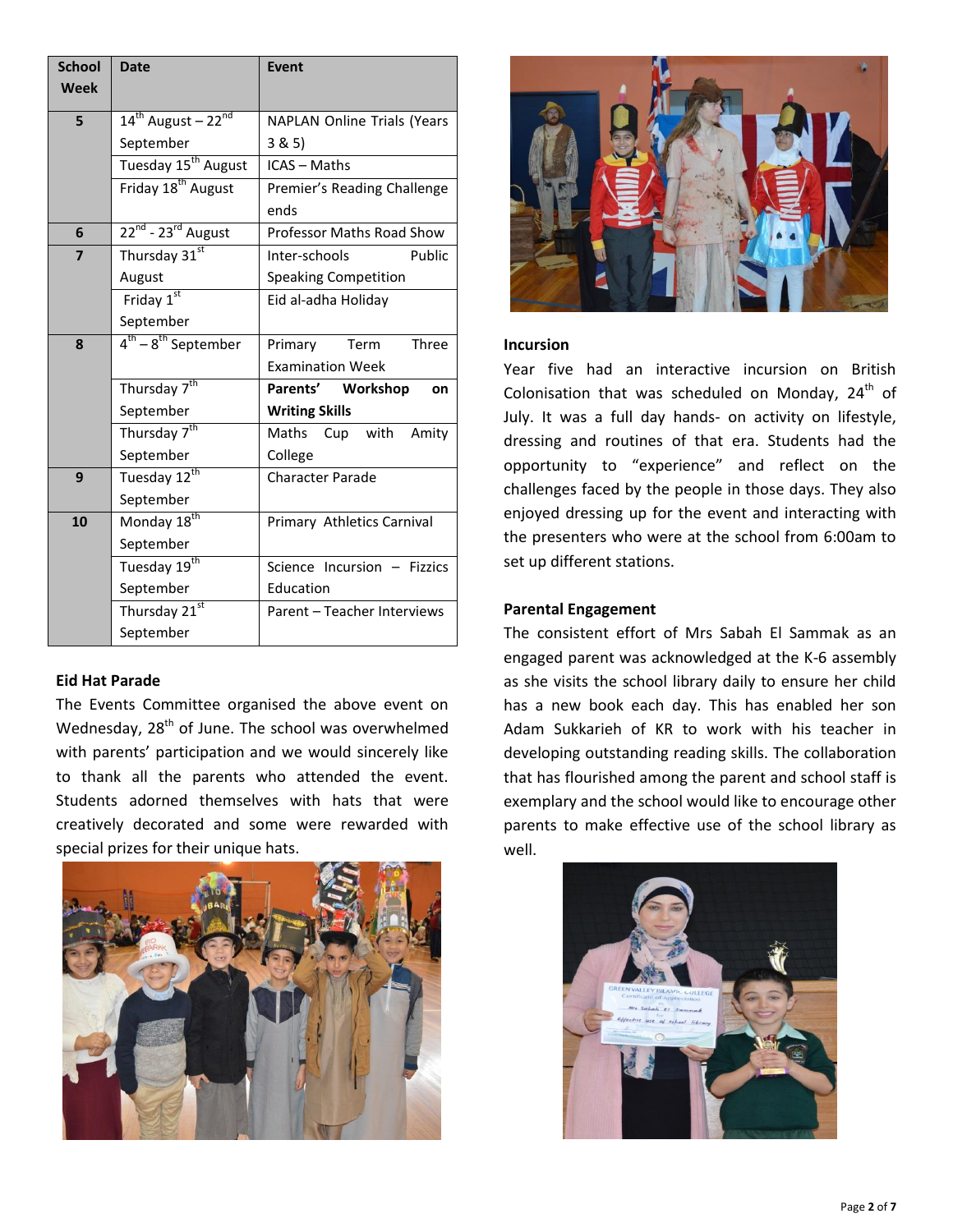#### **ICAS**

ICAS is an external assessment that is conducted by the University of New South Wales and organised at school annually. The photo below shows students with superb ICAS results: Front row, from left – Essa Hijazi 4B (Distinction), Huzaifa Ghazzawi 2G (Credit), Haalah Khan 2G (High Distinction), Rayhan Ali 4B (Distinction).Back row, from left – Amir Khan 4G (Distinction), Ayesha Humaira 6B (Credit), Nausheen Ali 6G (Distinction), Sumayyah Abd Rahman 6R (High Distinction), Ammaar Ali 4B (Credit). Absent – Noorulain Ishtiaq 2R (Credit).



#### **Parents' Workshop**

The Primary School is pleased to inform the parents that a workshop has been organised for parents on Thursday, 7<sup>th</sup> of September. We will be able to address questions often asked by parents during interviews regarding "How to help children improve their writing skills at home?" The workshop will involve presentations and rotational strategy based stations for hands- on activities from which parents gain tips, by using writing resources that can be easily improvised at home. Resource packs will also be provided to the parents. There will be question time to target areas for individual cases as well. This session will provide a great opportunity for parents to excel as primary educators of their children. Further details will be sent to parents via a special note. Primary is looking forward to helping parents and working together with parents to support students.

#### **Maths Cup**

Year six students will compete with other schools at Amity College for the Maths Cup on the  $7<sup>th</sup>$  of September 2017. Year six teachers are investing time and effort to help students prepare for this event. Students will focus on problem solving and use higher

order thinking skills to work mathematically. Please note that this is a very challenging event and students will benefit from additional assistance in order to do well.

#### **Term Three Examinations**

Examinations for Term three are scheduled for Week eight. Timetables and details have been submitted to parents. Please contact your child's class teacher if you have not received one or are seeking further clarification with regards to the above. Parents are also reminded that apart from assessments during Week eight, students are engaged in on-going tests therefore regular attendance is compulsory for a good achievement.

#### **Growth and Development Session**

Years five and six students will have an intensive session on Growth and Development. An explicit teaching program has been organised for the girls on the 9th of August in the school auditorium. The focus of this session will include the physical change and emotional growth. The Islamic rules and teachings regarding puberty and hygiene will be discussed. Supplications will be taught as well as scientific information about transitioning through stages of development. Resources will also be given to the girls to take home to reinforce what has been taught through the session. Maulana Abdul Rasheed will address the boys in a separate session.

#### **Athletics Carnival**

The Primary Sports Committee organised a fun but competitive Athletics Carnival on the  $18<sup>th</sup>$  of September. To cater for a range of age groups, various games and activities have been planned for the day. To make this day a success, we encourage parents to join their children and show support.

#### **DEPUTY PRINCIPAL'S (SECONDARY) MESSAGE**

#### **Diaries**

Diaries need to be signed by parents; checks are carried out by roll call teacher every Monday during roll call. Please ensure you check your child's diary each week to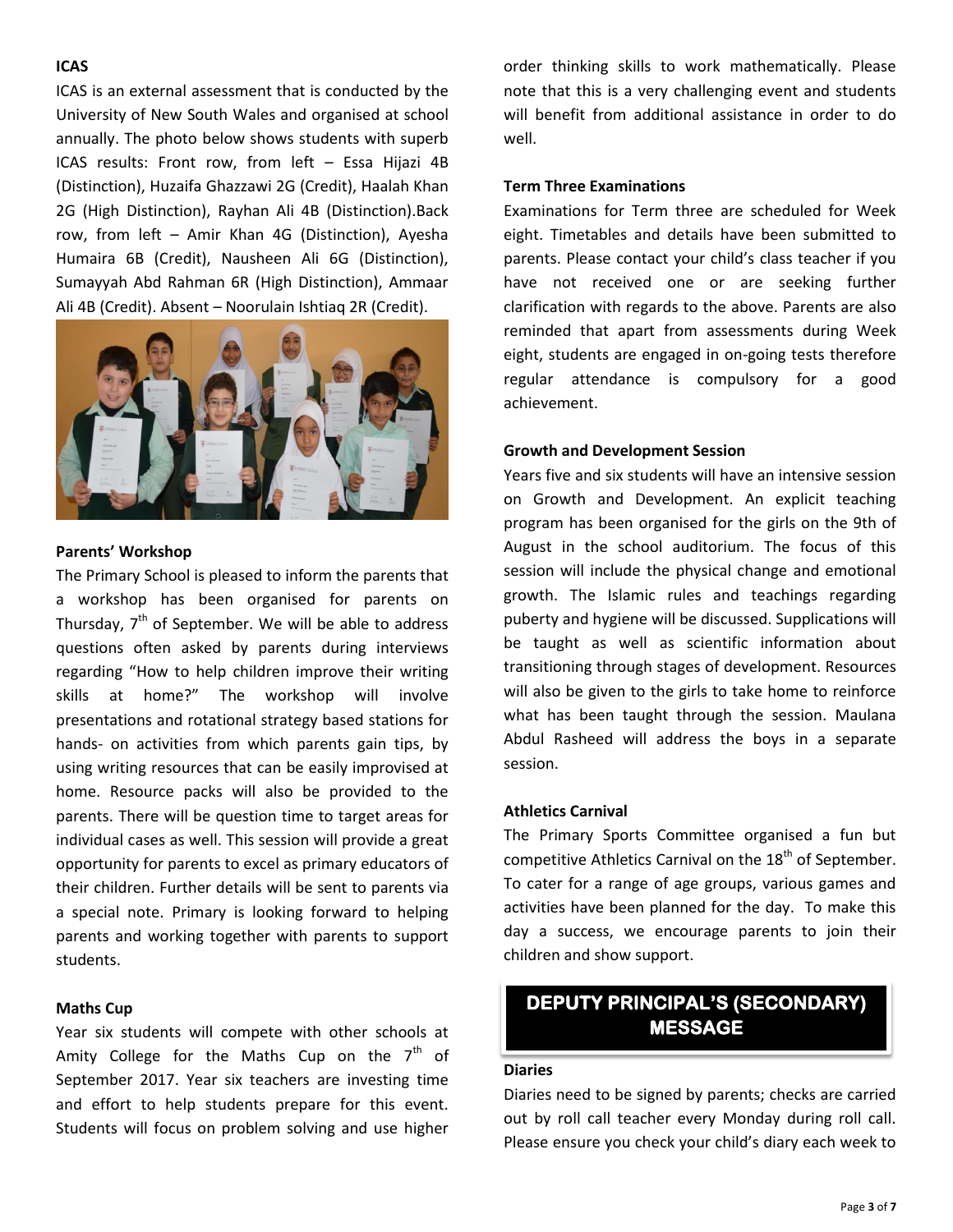see if there are any pertinent messages and sign it. Students are expected to display the diary each lesson so homework and any messages can be written by their teachers.

#### **Attendance**

It is very important your child attends school on time. The high school runs DEAR time so it is essential students attend roll call when the bell rings at 8.15am. If students are late they will be reprimanded and kept in for a Ten minute detention during recess.

#### **Mobile phones on excursions**

As per the school policy mobile phones are not permitted in school. This includes taking them to excursions. If students are caught taking a mobile phone with them this will lead to them not being allowed to go on any future excursions.

#### **ENGLISH DEPARTMENT**

There is a flurry of activities in the English Department and the teachers are constantly encouraging the students to read and focus on improving their writing skills. At this point, parents need to be reminded that the seven-ten curriculum has changed and that the shift has been to integrate grammar, punctuation and the origins of the English language as mandatory requirements through the Years seven to ten. In conjunction with this there has been a shift in the senior curriculum (Years eleven-twelve) where the focus is on proper writing including syntax, grammar and punctuation and this will be implemented next year in Year eleven and in Term 4 2018 for Year twelve.

The importance of literacy has been highlighted by these curriculum changes which are regulated by NESA, the authoritative educational board in New South Wales. The English teachers regularly incorporate literacy activities in their classroom through worksheets and through WORDFLYERS, a literacy interactive website. Parents are once again reminded that that website is accessible at home and are requested to engage with their child/ren in improving their literacy as this will not only help them in English but in all key learning areas.

NESA has also altered the HSC prerequisites. Students must acquire a minimum band eight in NAPLAN in order to progress with Stage six curriculum. This reflects the vital need for students to be literate in all key learning areas and parents are requested to encourage their child to read widely and to utilise the school library effectively.

If parents require information on the English curriculum, it can be located on the official NESA website. Please also encourage your child/ren to keep their English workbooks up to date and to significantly practise writing responses under time management.

#### **MATHEMATICS DEPARTMENT**

The Mathematics Faculty has organised Luna Park excursions this term and next term to allow students to have some fun-filled Mathematics sessions. All Year seven students will be going to the Luna Park on Friday 18/08/2017 followed by Years ten, nine and eight next term on Friday 13/10/17, Monday 16/10/17 and Friday 20/10/17 respectively. The cost of attending the Luna Park, including the return bus fare is \$45 per student. Parents please make sure your child pays prior to the deadline and submit their permission notes with their payments to their Maths teachers.

Some of our students have sat an optional Australian Mathematics Competition this term which was organised by the Australian Mathematics Trust. Students compete against thousands of others from Australia and overseas. This competition involves solving fun problems in a session involving relevance of mathematics in students' everyday lives.

This term students from Years 7 to 10 would be working on Mathematics Assignments as part of their formal assessment which would contribute towards their overall result for the course. The weighting is 20% and all students are encouraged to make use of this opportunity to maximise their achievements. Parents are requested to make sure their child completes their assignment on time and any queries should be addressed to their child's Mathematics teacher or to the Mathematics Coordinators immediately.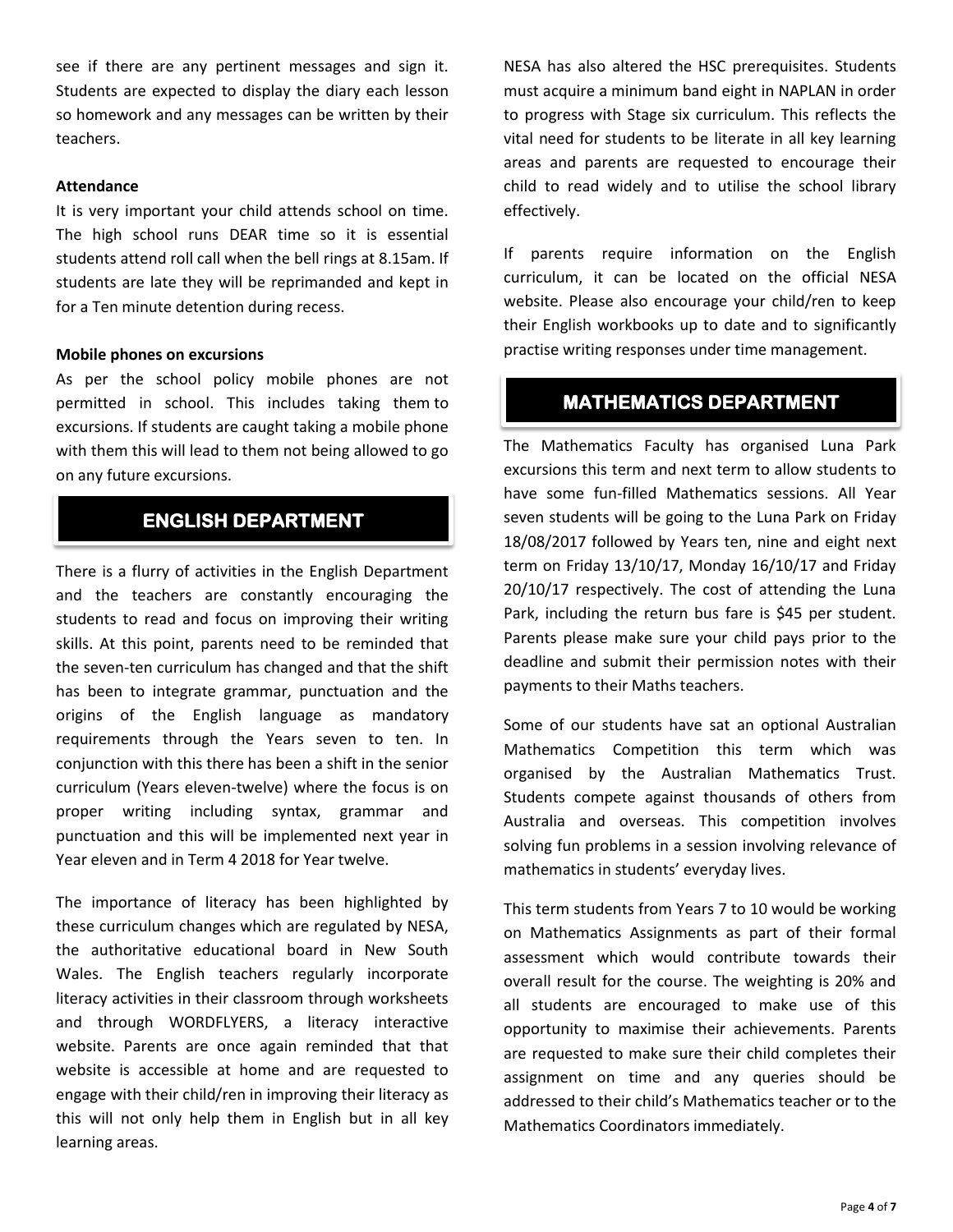#### SCIENCE DEPARTMENT **SPORTS REPORT**

The High School Science Department has embarked on a journey to ignite interest in students for science and in celebrating the National Science Week at Green Valley Islamic College, the Science Department has organised an Incursion for High School students. The hands on activities will be carried out on Thursday,  $17<sup>th</sup>$  August 2017 for Years seven and eight students and on Friday,  $18<sup>th</sup>$  August 2017 for Years nine and ten students. The cost of the Incursion is \$15 per student which needs to be paid to their science teacher before or on  $16<sup>th</sup>$ August 2017. The activities for Thursday and Friday will run almost throughout the day where classes will be allocated a time to visit the lab and experience fun loving science.

#### **Year 7 Taronga Zoo Excursion**

As part of Science learning, students attended an excursion to Taronga Zoo, Sydney. For most of our students, it was a first opportunity to study animals up close. It was a different feel to learning from books. There were swinging chimpanzees, elephants having a bath, gorilla family and seals that would not stop showing off their swimming skills amongst other things. Students also got a chance be up close and personal with touch ring-tailed possums, shingleback lizard, green tree frog, stick insect and echidna. We had a few students who were concerned about the way the animals were kept and displayed interesting insights into re-designing the animal exhibit. Students displayed concern about conservation. Overall, it was a fun-filled learning day for all.



#### **High School Athletics Carnival**

High school will be holding their annual athletics carnival on Wednesday,  $13<sup>th</sup>$  September at The Crest in Bankstown. Student can participate in a number of track and field events or just join in the fun novelty events such as sack races and tug-o-war. Attendance is compulsory as it count towards students' participation in physical activity. No supervision will be offered on school premises on that day. Students are free to wear their team colours as long as it adheres to Islamic dress codes.

#### **Faith Shield**

Selected Year 7-8 students will compete in the upcoming Faith Shield Soccer Competition against the Islamic schools of Western Sydney. The competition will be held in Rooty Hill on Monday, 28th August. Good luck to our teams.

#### **After-school sports**

 $\overline{\phantom{a}}$ 

An after-school sport session is continuing this term. Students can participate in a number of sports including soccer, basketball and volleyball. This free program in open to all high school students. Girls after-school sports is on every Wednesday and boys on Thursday afternoons. The duration of the sports session is from 3:45pm to 4:30pm.

#### **WELFARE REPORT**

Trials have commenced and we wish all the Year twelve students the very best. Furthermore, this term students will be completing their assessment tasks and are urged to commence the task as soon as they receive the notification to avoid the unnecessary stress that comes along with meeting deadlines.

An article has been provided to help students 'survive' examination/assessment stress. Please do not hesitate to seek assistance or tips from your teacher and/or wellbeing coordinator.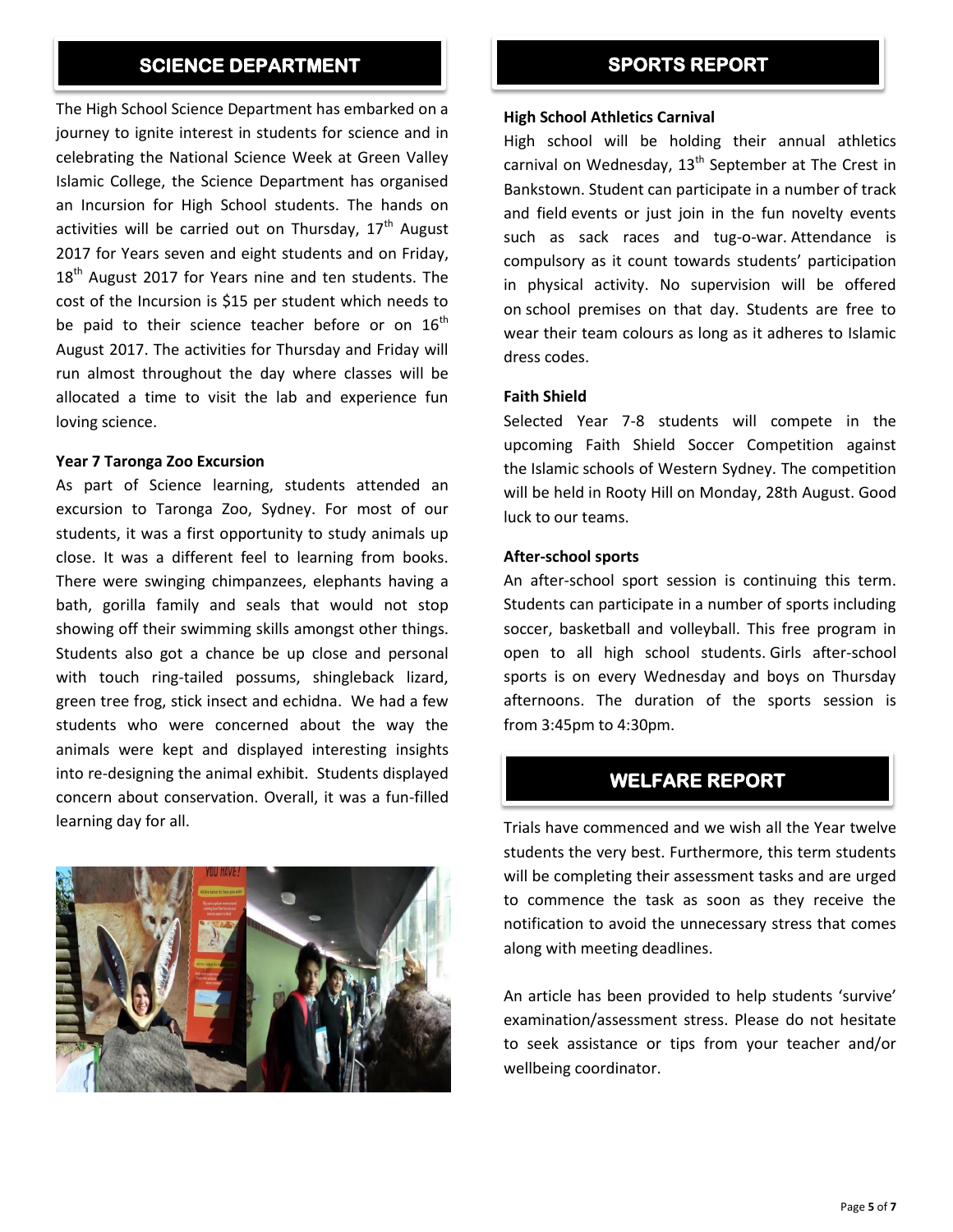

### **Changing Attitudes towards Mental Health**

#### **Exam Stress**



**What is exam stress?** Some stress around exams is normal but any problem that stops you studying effectively or starts affecting your relationships and life requires action. Often the stress around exam time can be made worse by other issues around you with the

feelings of worry or anxiety seeming to become out of control. This can be a very unpleasant experience and it is not unusual for people to feel like they simply cannot deal with it.

#### **Surviving exam stress – Tips for students**



**Learning Strategies.** Be prepared – make your notes prior to studying and use different modes e.g. videos, worksheets, value your study time. Before you start each session check you have everything you need.

**Self-care**. Taking a break from study for 5 minutes in every hour is a good starting point. Get some exercise, do something enjoyable. Change your study around, read, use computers and notepads. Be aware of your stress levels, have strategies for managing times of increased stress such as stress balls or relaxation techniques. Ensure you eat regularly and well including water. Have some snacks, e.g. fruit and nuts, to eat during study. Avoid using drugs and alcohol, as **Motivation.** Attend school and every lesson daily. Use practice exams and ask for feedback. Talk to others about their study strategies; find out what works best for you. Involve family, friends and teachers – talk to them about your topics, ask questions, study together.

**Concentration.** Set up a study space that is comfortable, quiet, well-lit and organised. Organise your study time so you are free from interruptions, let others know about your timetable especially family; turn off phones, TV and media.

**Day of Exam.** Keep to your usual routine as much as possible. Have a healthy breakfast and snacks.



Give yourself plenty of time to get to the exams. Check you have everything you need e.g. calculator, pens, pencils. Practice mindful breathing exercises to calm any nerves both before and during the exams.

**Time Management.** Plan your study early, set goals, use a timetable and study plan, break your work into chunks and use a checklist of work competed/to do. Say no to parties and unnecessary social activities.

| they                     | can                    | make      |
|--------------------------|------------------------|-----------|
| concentrating difficult. |                        |           |
|                          |                        |           |
|                          | Rest. Plan out your    |           |
|                          | day, study when you    |           |
|                          | have the most energy.  |           |
|                          | Have a good sleep      |           |
| routine                  |                        | including |
|                          | relaxation time before |           |
|                          | bed to slow down your  |           |
| thinking.                |                        |           |
|                          |                        |           |

#### **Getting help**

If you are experiencing stress to a level that is stopping you from studying effectively it is important to ask for some help. You may wish to talk to your teacher, wellbeing coordinator or counsellor who can all offer support or connect you with professionals, depending on your individual needs. Your GP or Headspace will also be able to support you. Kids Helpline and Reachout.com offer great online tips or phone counselling support.

**This article is general information only, if you are concerned about your or someone else's mental health, talk to your General Practitioner (GP), School Counsellor or Wellbeing Coordinator.** 

| <b>Article Source:</b> |      |                                 |   |  |                              |
|------------------------|------|---------------------------------|---|--|------------------------------|
|                        |      | 1. https://www.headspace.org.au |   |  | 2. http://au.reachout.com    |
| <b>Useful</b>          |      | <b>Resources</b>                |   |  | https://www.headspace.org.au |
| Contacts:              |      |                                 | Å |  | www.beyondblue.org.au/       |
| 重                      |      | Mental Health Line              | å |  | http://au.reachout.com       |
| 1800011511             |      |                                 |   |  |                              |
| œ                      | Kids | Helpline                        |   |  |                              |
| 1800551800             |      |                                 |   |  |                              |

#### **LIBRARY REPORT**

#### **Super Readers**

We are proud of the following students, who are our Super Readers for Semester One (Term 1 and 2); Kindergarten – Adam Sukkarieh Grade 1 – Ali Hassan Grade 2 – Mariam Saad Grade 3 – Ayaan Yakub Grade 4 – Huda Abdul and Daniyah El Hajj Grade 5 – Hafsah Ali Grade 6 – Diana El Safadi, Ayana Sheik and Khodr El Moustapha Grade 7 – Zainab Khan Grade 8 – Khadija Ali